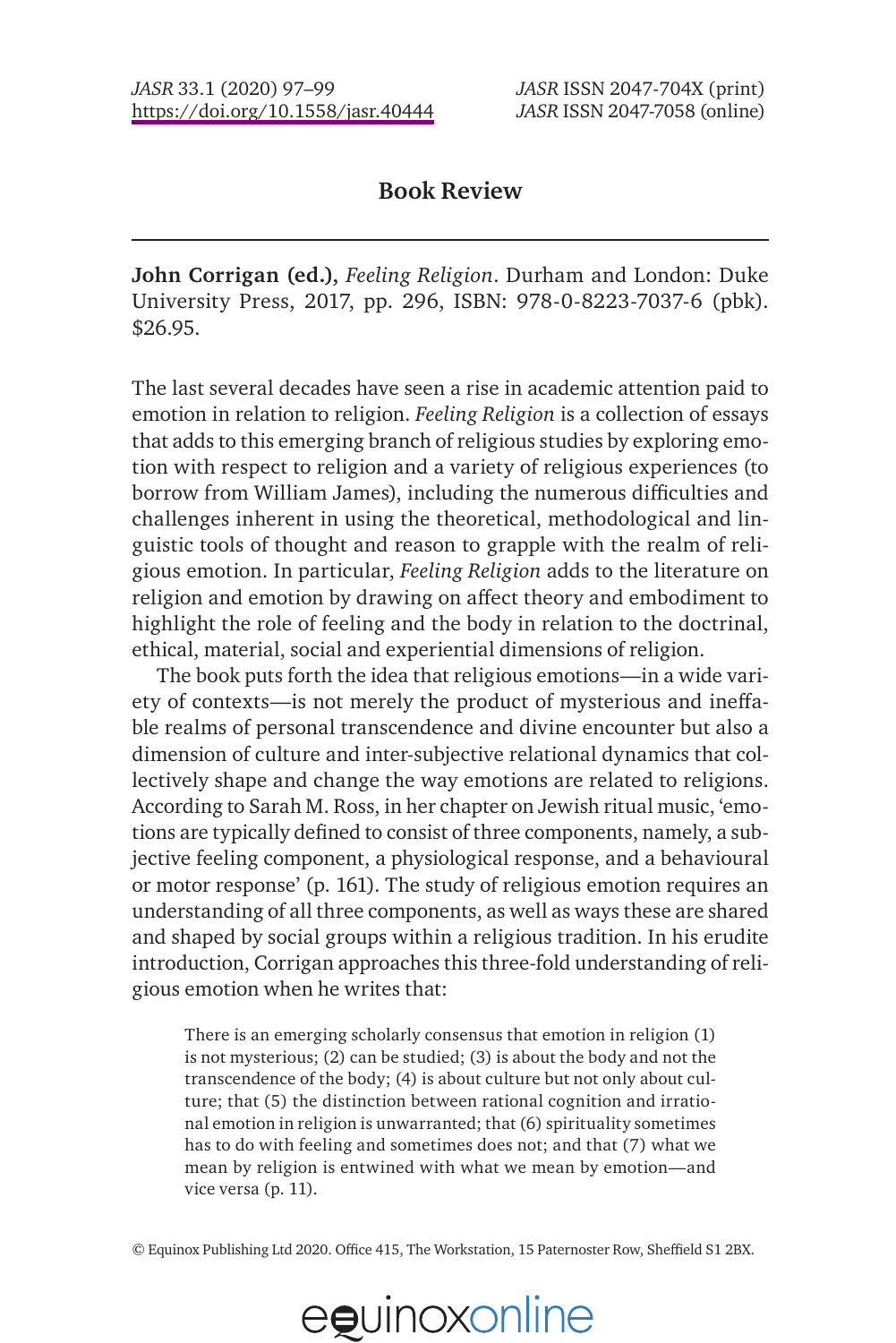The ten chapters that follow focus on particular examples to address these seven central claims, and affect theory is effectively used to intertwine these features of religious emotion. The last claim in particular from Corrigan's summary quoted above justifies the publication of this collection, a timely confluence of affect theory, religious studies, psychology, cultural studies, philosophy (particularly ethics and morality), neuroscience and textual analysis. The chapters continually find common ground in the intersection between affect theory, philosophical approaches to human emotion, and foundational texts in the sociology, anthropology and psychology of religion.

As with other scholarly texts comprised of chapters focusing on a wide variety of areas, however, the greatest strength of this book may also be its greatest weakness. The balancing act between breadth and depth is not always entirely successful in the sense that the text may be of limited use to many scholars and researchers whose focus lies beyond the specific topics covered. The introduction provides a solid overview of various scholarly approaches to religion and relates these with affect theory and emotion studies. Each chapter proceeds to address aspects of Corrigan's central claims as they intersect with each author's particular research interests. This is less a criticism than an admission of the nature of such volumes, which retain a sense of cohesion through the use of theoretical considerations such as affect theory and frequent reference to foundational texts in religious studies (namely the work of Émile Durkheim, William James, Mircea Eliade and Clifford Geertz). In fact, threading together such disparate topics as Jewish ritual music, the use of shared sorrow and grief in Bhakti Hinduism and Sh'ia Islam, analysis of emotional representation in documentary films on Christian sects, and Western philosophical and theological discussions of emotion, ultimately serves to highlight the conversations made possible between and among these varied areas of religion. By focusing on how these different topics are brought together through emotion and affect, scholars here engage in a kind of preliminary dialogue, offering pathways toward further interdisciplinary work that cuts across religious traditions and highlights ways that different systems of faith involve and understand distinct yet overlapping senses of emotion and affect.

Because of its wide range of application and the inherent difficulties in ascertaining firm boundaries of its attributes, affect theory presents several challenges to humanities scholarship. One branch of affect theory focuses on pre-linguistic subjective responses which are rapidly filtered into cognitive categories (particularly through language), presenting a considerable challenge to the written form of academic articles and

© Equinox Publishing Ltd 2020

## eguinoxonline